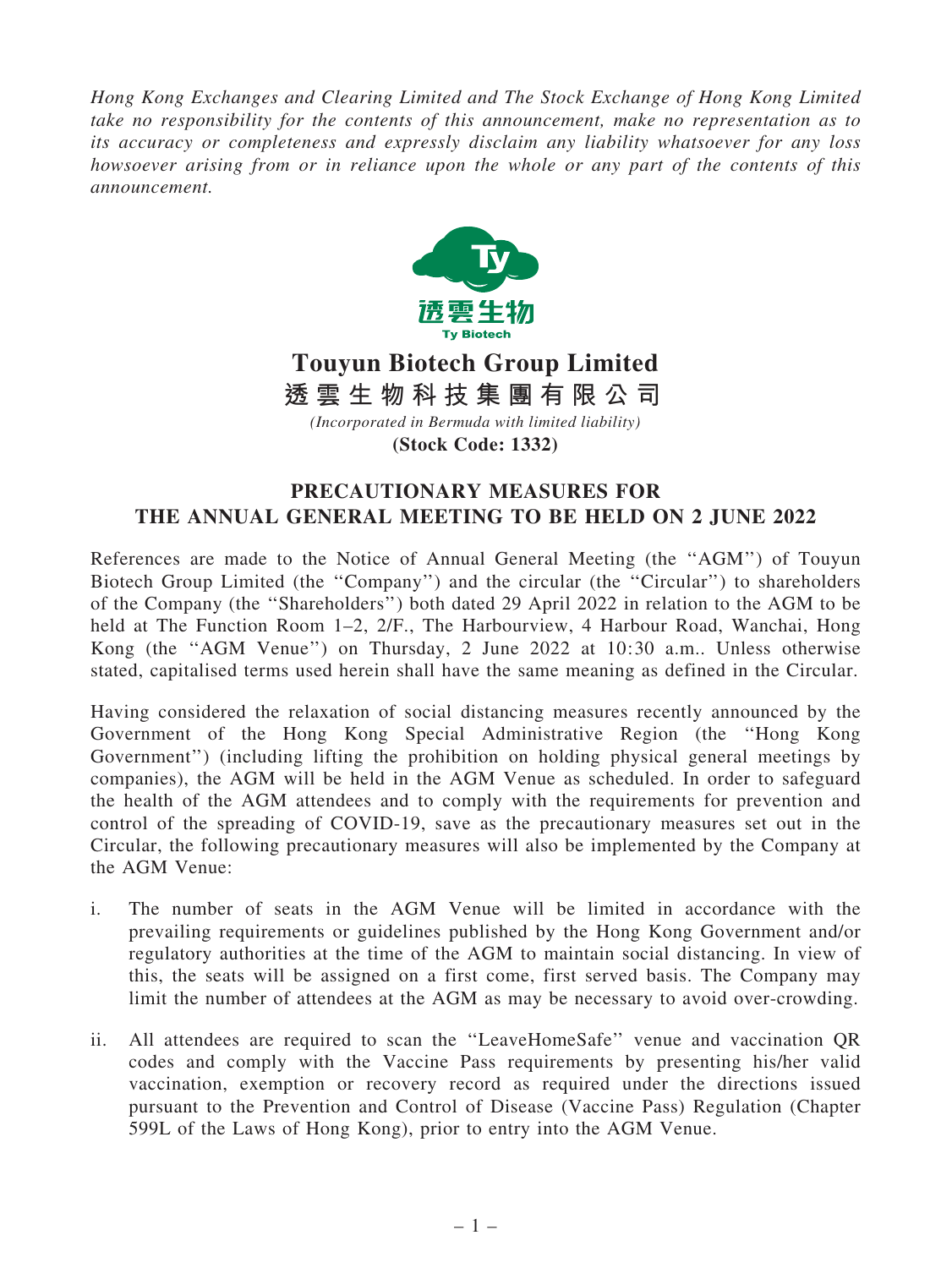- iii. All Shareholders, proxies, corporate representatives and other attendees who (a) are, or have been in close contact with any person who is, subject to any Hong Kong Government prescribed compulsory quarantine (including home quarantine); (b) are subject to any Hong Kong Government prescribed testing requirement or direction and have not tested negative; (c) have, or have been in close contact with anyone who has, contracted COVID-19, have been tested preliminarily positive of COVID-19 or are suspected of contracting COVID-19; or (d) exhibit any respiratory infection symptoms or are apparently unwell, may be denied entry into the AGM Venue and be asked to leave the AGM Venue.
- iv. Any other additional precautionary measures in accordance with the prevailing requirements or guidelines of the Hong Kong Government and/or regulatory authorities, or as considered appropriate in light of the development of the COVID-19 pandemic.

To the extent permitted under applicable laws of Hong Kong, the Company reserves the right to deny entry into the AGM Venue or require any person to leave the AGM Venue in order to ensure the health and safety of the attendees at the AGM.

The Company would like to remind all Shareholders that physical attendance in person at the AGM is not necessary for the purpose of exercising voting rights. As an alternative to attending the AGM in person, Shareholders are strongly encouraged to consider appointing the chairman of the AGM as their proxy to vote on the relevant resolutions at the AGM by completing and returning the form of proxy in accordance with the instructions printed thereon.

Subject to the development of the COVID-19 situation in Hong Kong and changes in any of the COVID-19 related regulations, the Company may be required to change the meeting arrangements for the AGM at short notice. Shareholders are advised to check the websites of The Stock Exchange of Hong Kong Limited (www.hkexnews.hk) and the Company (www.touyunbiotech.com.hk) for further announcement(s) and update(s) on such arrangements.

> By order of the Board Touyun Biotech Group Limited Wang Liang *Chairman*

Hong Kong, 27 May 2022